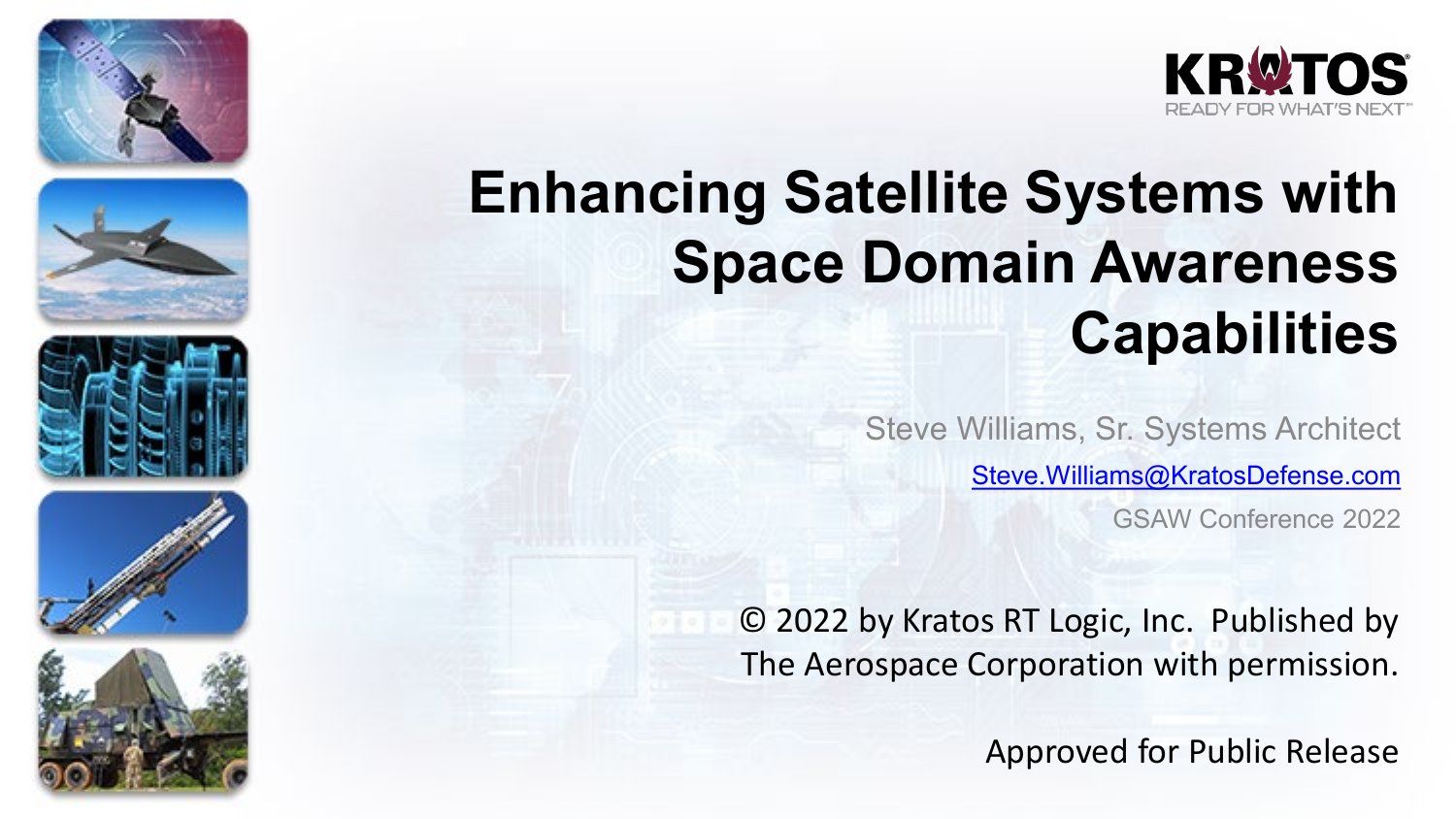## **Introduction**

- Space Domain Awareness (SDA) functions are critical infrastructure items for all satellite systems
	- Satellite Position and Maneuver Detection via Passive RF Ranging
		- Detection and Confirmation
		- For the Ground Station's (GS) satellite(s) and their neighbors in space
	- □ Specific Emitter Identification
		- Identification of Radio Frequency (RF) transmitters
	- Signal Survey and Characterization
		- Accidental and Purposeful Electromagnetic Interference (EMI)
		- Transmission plan adherence
	- □ Signal Geolocation
		- Locate sources of EMI to assist in resolution
- These are all affordable capabilities that can be included in GS without architectural changes, since alerts, data and services are commercially available.

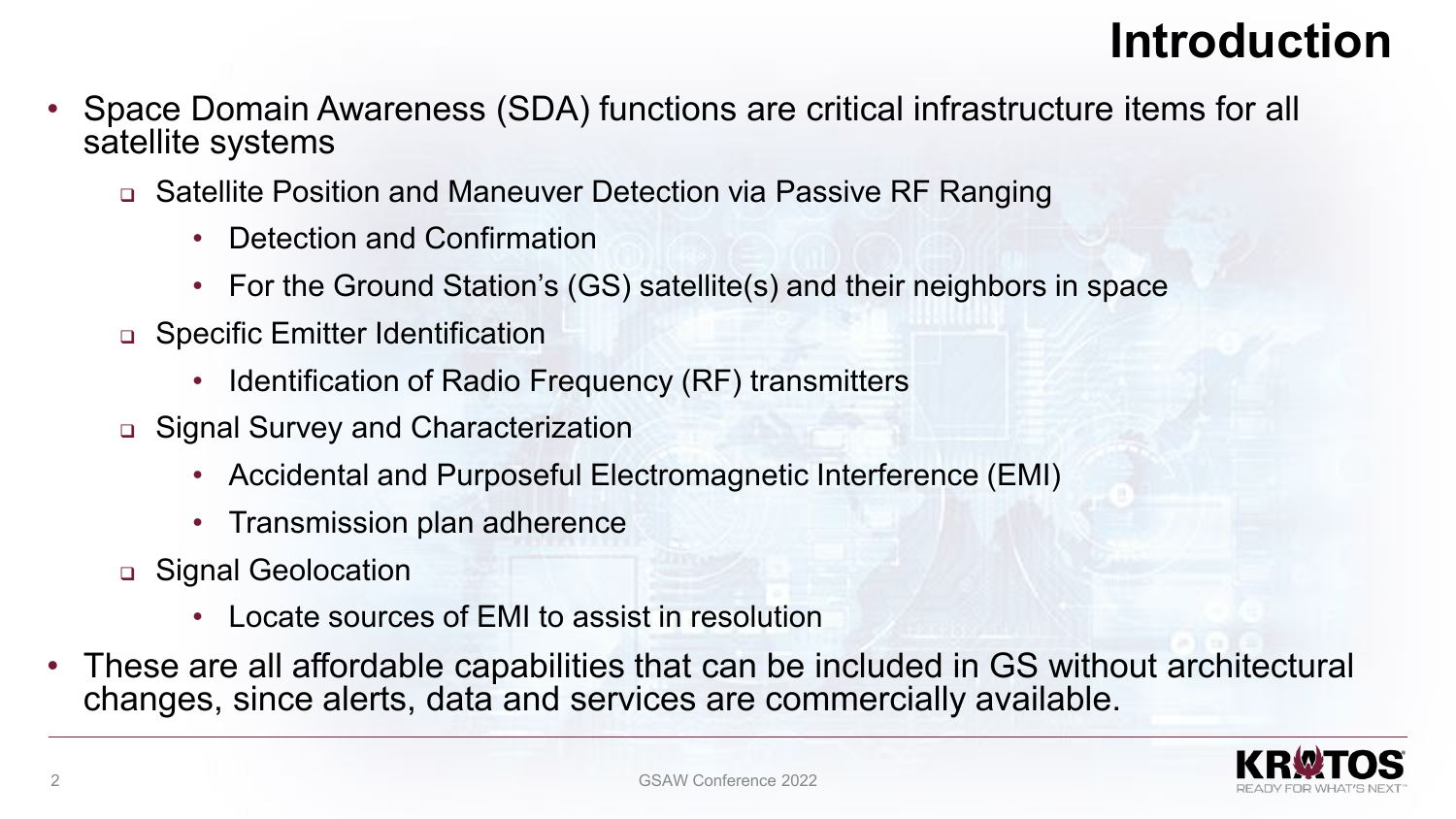## **Passive RF Ranging as an SDA Augmentation**

| <b>Attribute</b>                                      | EO        | <b>GBR</b> | <b>PRFR</b> |
|-------------------------------------------------------|-----------|------------|-------------|
| Night-time operations                                 |           |            |             |
| Daylight operations                                   |           |            |             |
| Cloudy operations                                     |           |            |             |
| Satellite with sunshades / dark paint                 |           |            |             |
| Discriminate satellites of same size and shape        | $\bullet$ | $\bullet$  |             |
| Discriminate satellites very close together           |           |            |             |
| <b>Supports Specific Emitter Identification (SEI)</b> |           |            |             |
| <b>GEO Satellites</b>                                 |           |            |             |
| <b>LEO Satellites</b>                                 |           |            |             |
| Satellite never emits RF signals                      | See Above | See Above  |             |

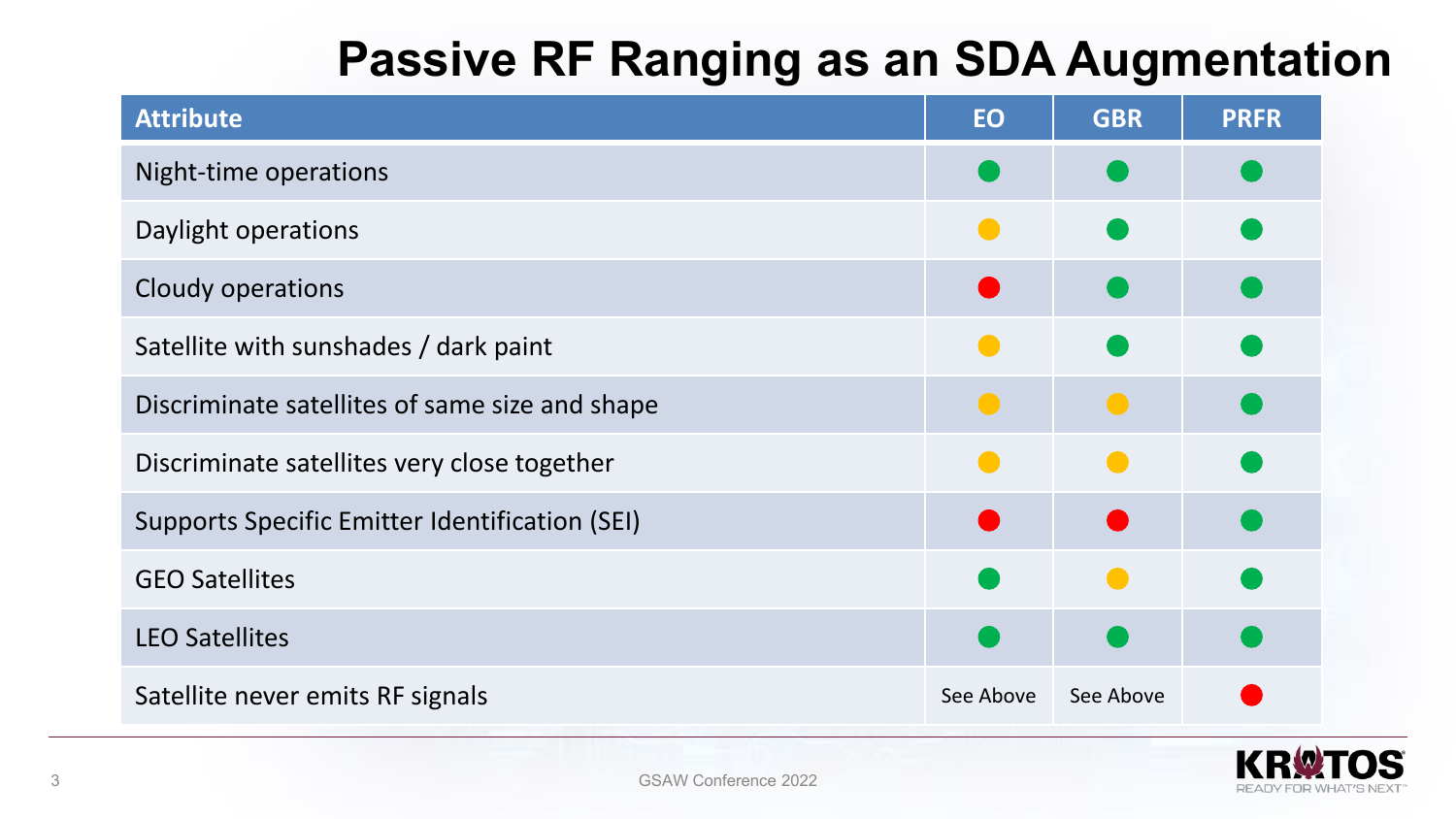

### **O** Receive & digitize normal signals

- □ SATCOM, Telemetry, C2, Beacons
- At least 3 sites, significantly separate, and in "triangular" form
- Send digital I/Q data to a central processing location

## **Passive RF Ranging Overview**



- **8** Repeatedly compute TDOAs & FDOAs
	- **p** For all PRFR site pairs
	- □ Using Cross-Ambiguity Function (CAF)

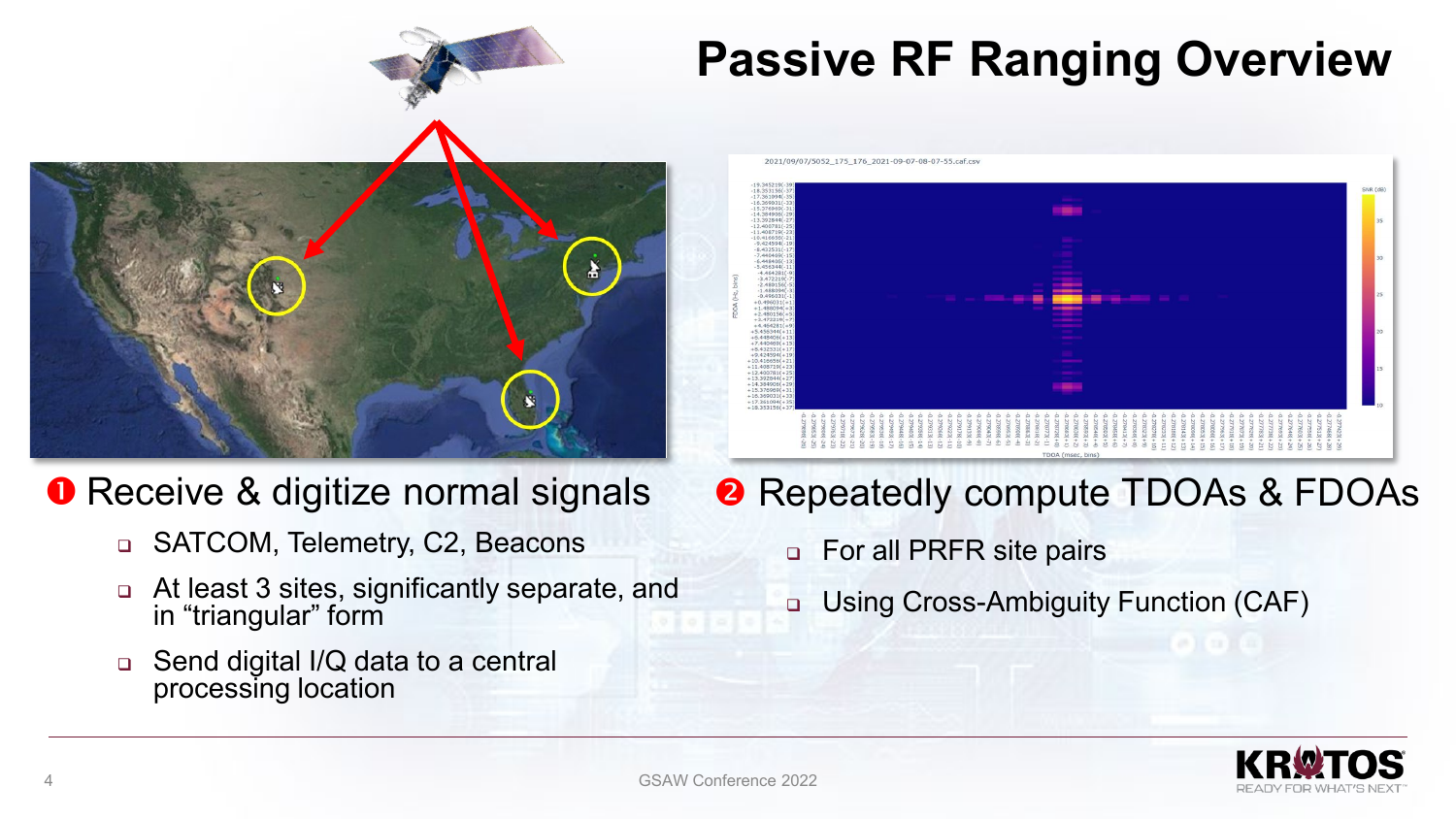## **Passive Ranging Overview**

#### **From CAF processing:**



For more detail, see *Geosynchronous Satellite Maneuver Identification and Characterization using Passive RF Ranging.* A. Beer, K. Simon, Kratos Defense.

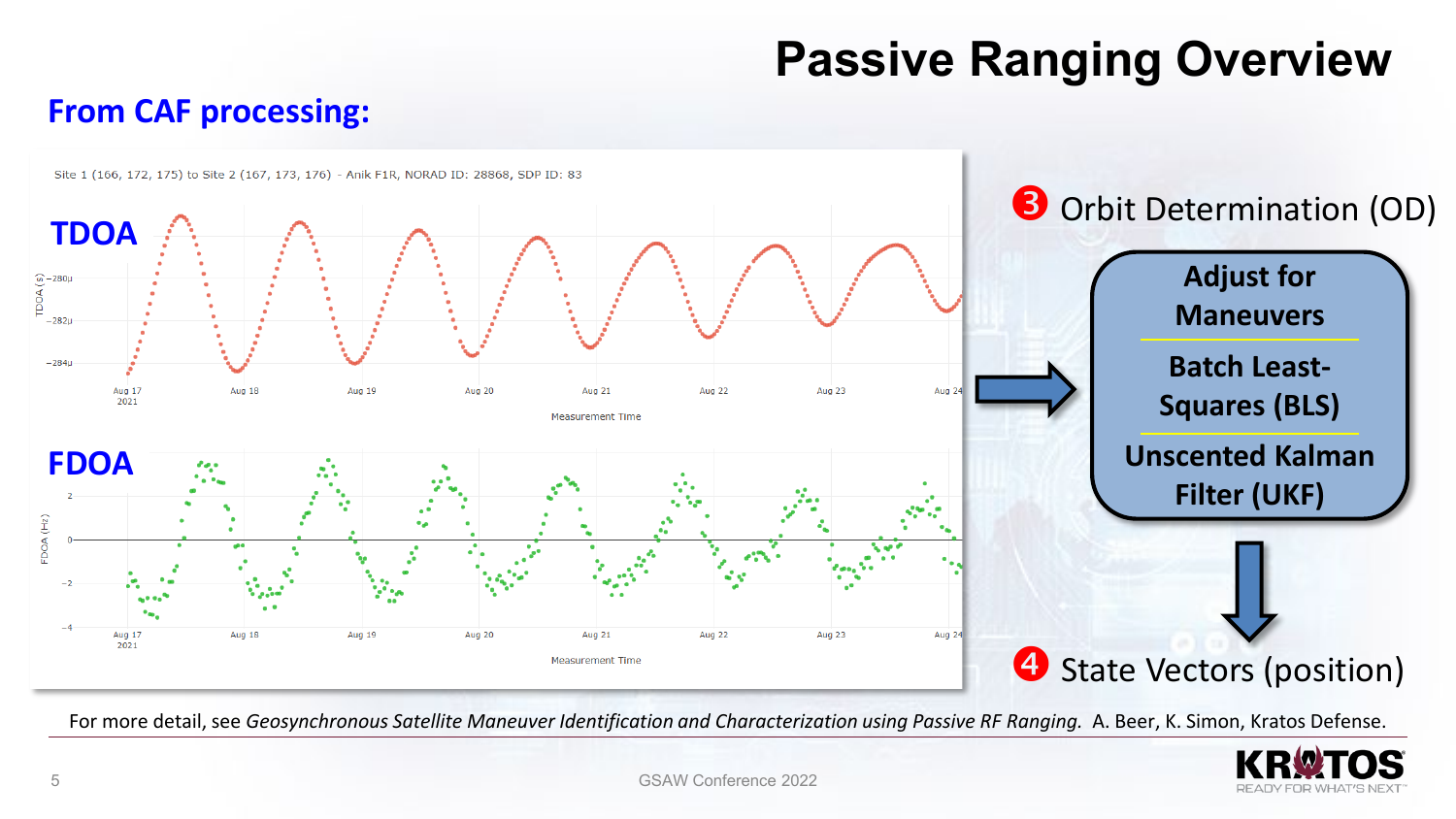## **PRFR High-Accuracy Position Determination**

Absolute Position Error Between Kratos & WAAS



Truth Position = GPS-based Wide Area Augmentation System (WAAS). Measured Position = Kratos Global Sensor Network (KGSN) PRFR.

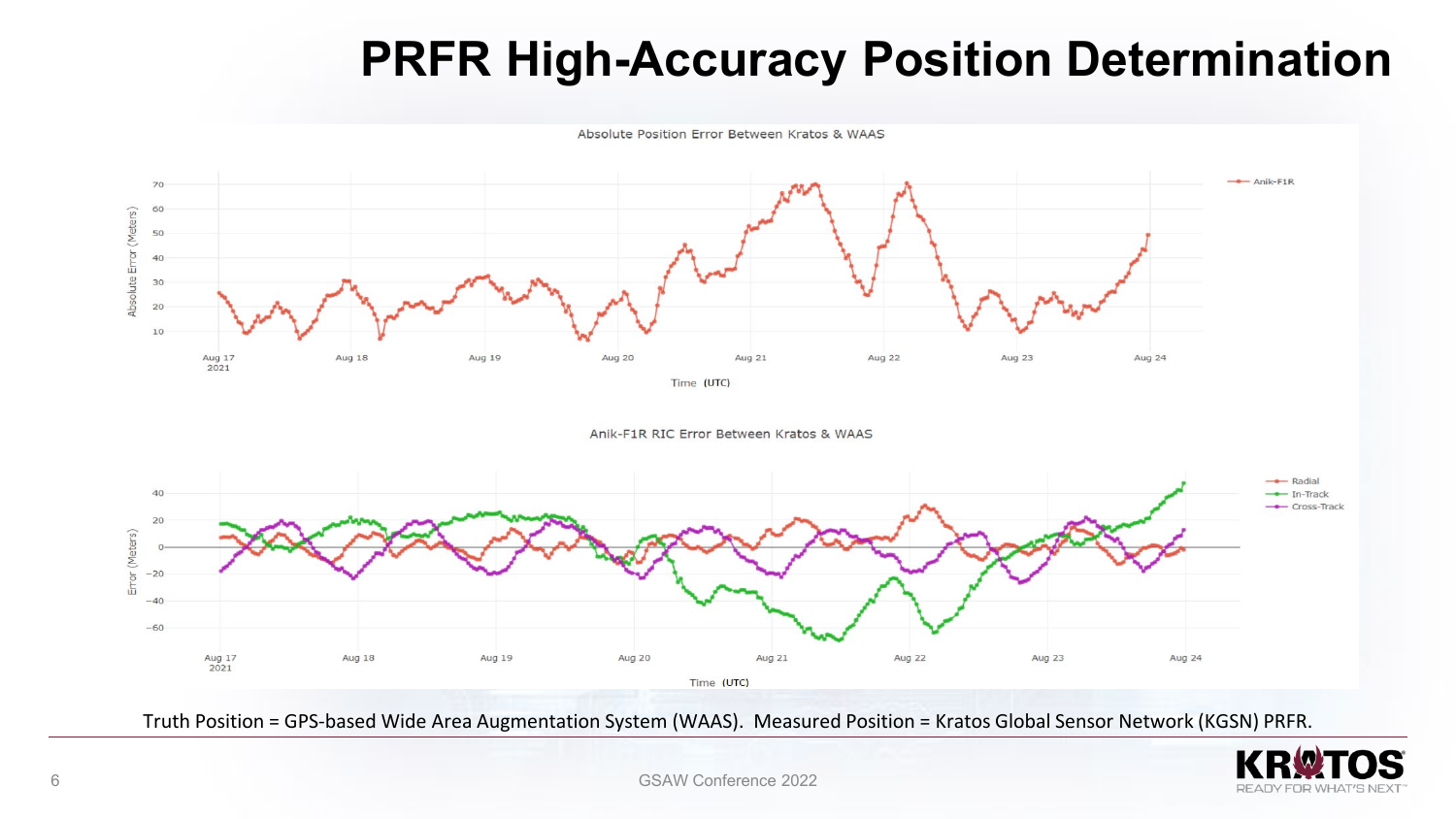## **Specific Emitter Identification Overview**

#### **Basic high-level transmit chain:**



- Each of these components impacts the transmitted signal, even very slightly
- Phase imbalance and gain imbalance are typical RF fingerprints observed in the digitized I/Q data

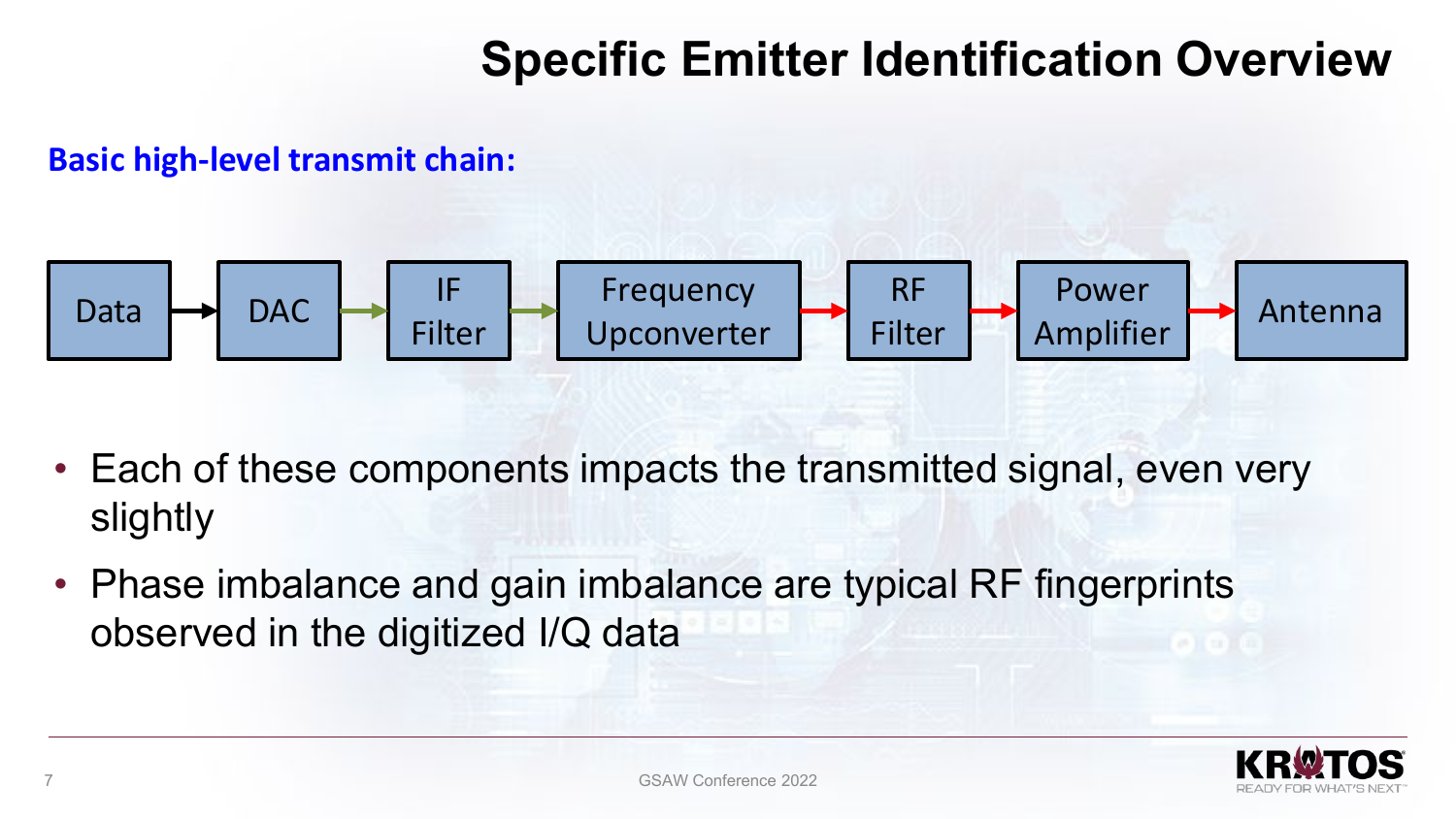## **Two RF Fingerprints: Phase and Gain Imbalance**

**Transmitter Type 1 0⁰ Phase Imbalance 0 Gain Imbalance**

#### **Transmitter Type 2 30⁰ Phase Imbalance 0 Gain Imbalance**

#### **Transmitter Type 3 0⁰ Phase Imbalance 0.9 Gain Imbalance**

**Transmitter Type 4 30⁰ Phase Imbalance 0.9 Gain Imbalance**



[1] Specific Emitter Identification Using Convolutional Neural Network-Based IQ Imbalance Estimators. L.J. Wong, W.C. Headley, A.J. Michaels, IEEE Access.

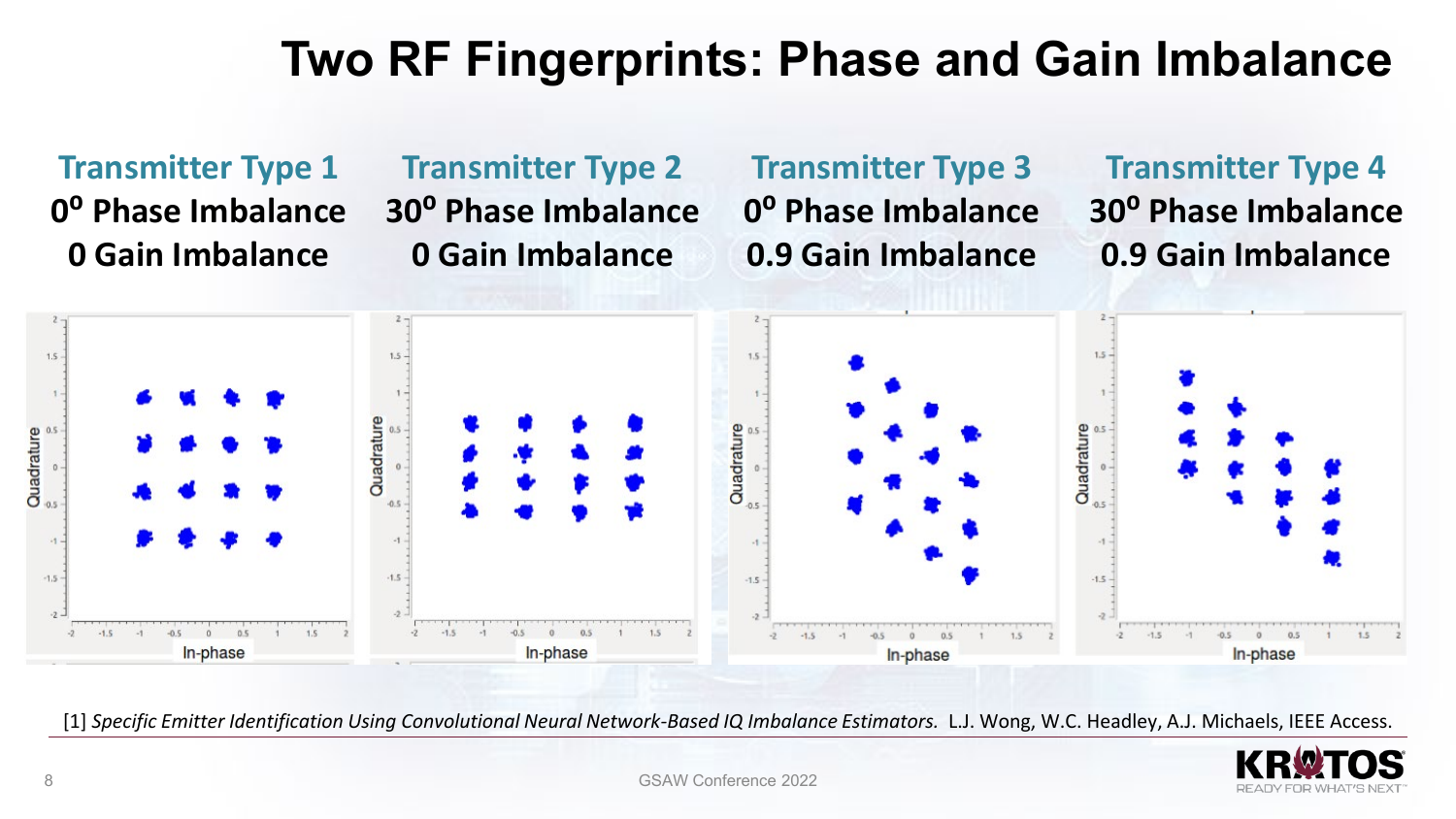## **Current and Emerging SEI Systems**

#### • **Current SEI systems**

- SME involvement, often manually, to evaluate signal features under narrow circumstances and requiring a very high degree of measurement accuracy and estimation.
	- Specific MODCODS, demodulated signals, specific SNR, etc.
- SME involvement, often manually, to compare results against a database of known emitters, applying fuzzy matching

#### • **Emerging SEI systems**

- Applying RF Machine Learning (RFML) and Neural Network (NN) learning and processing
- □ Processing can be done with the raw signal
- **Processing doesn't require SME involvement**

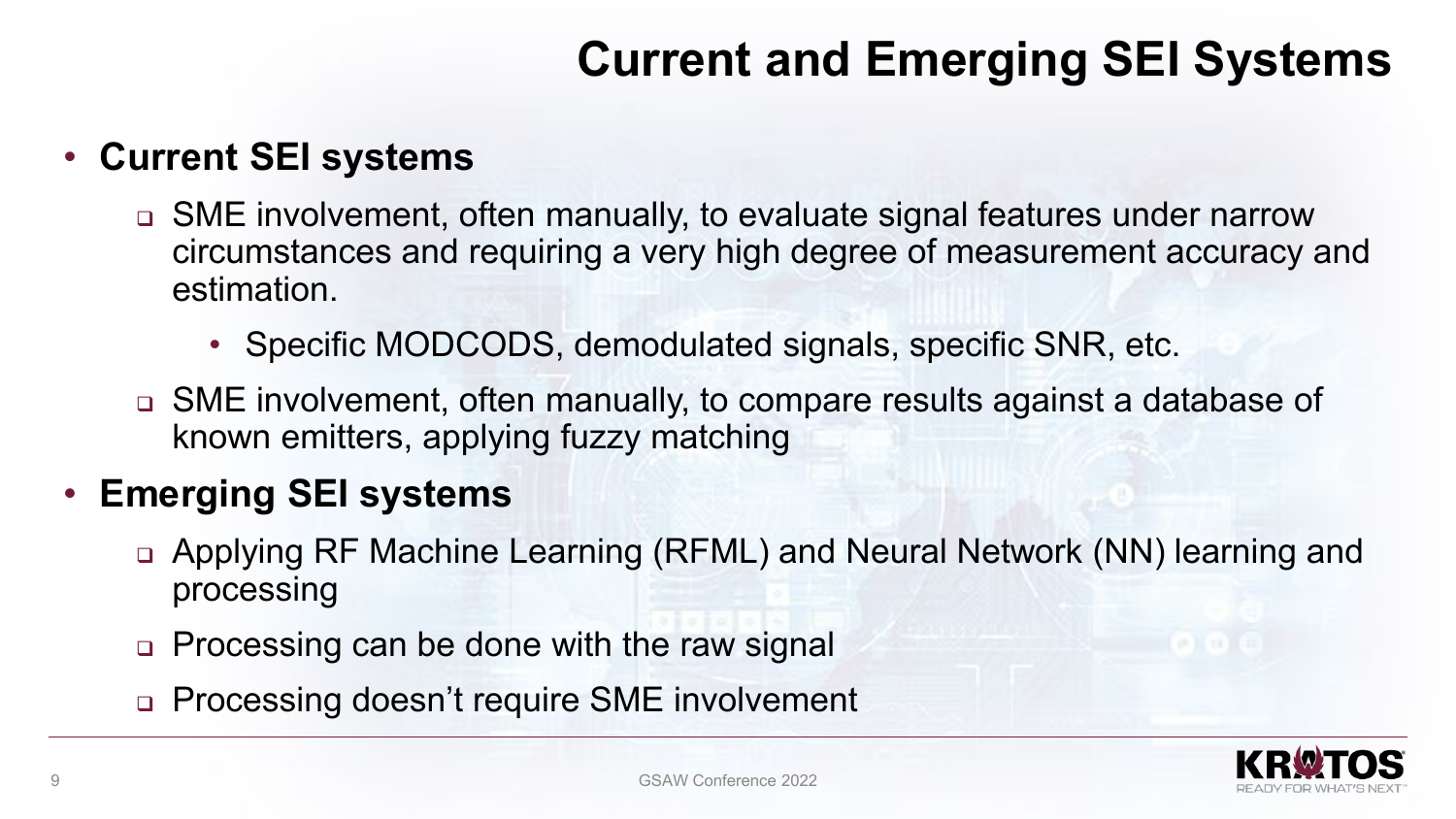## **Significant Research with Encouraging Results**

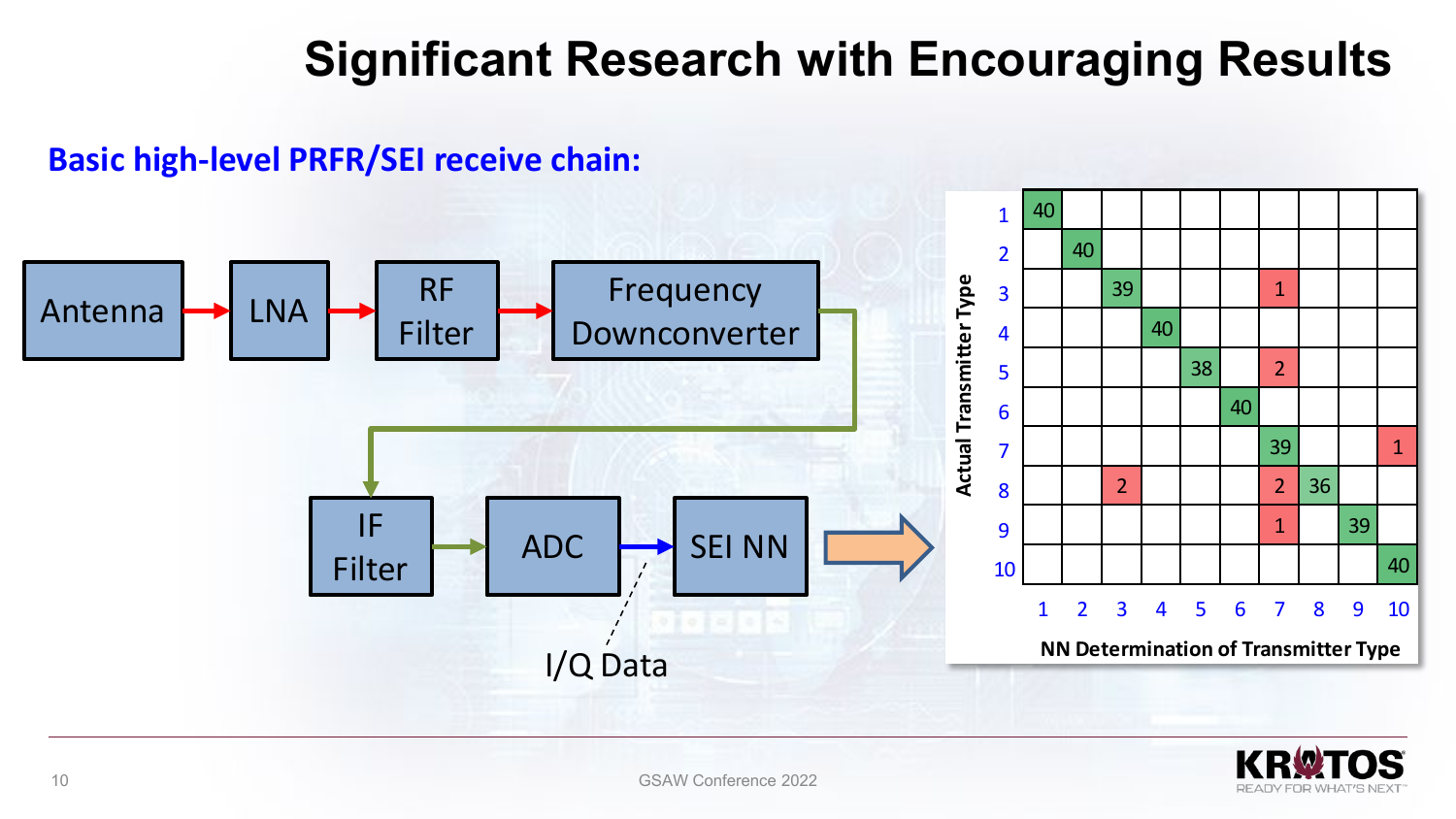## **Signal Survey and Characterization Overview**



| <b>Carrier</b> | <b>Center Freg (MHz)</b> | <b>Bandwidth (MHz)</b> | EIRP (dBW) | $C/N$ ( $dB$ ) | <b>Modulation Type</b> | <b>Symbol Rate (MSPS)</b> | Es/NO (dB) |
|----------------|--------------------------|------------------------|------------|----------------|------------------------|---------------------------|------------|
| $\Omega$       | 11945.377                | 1.055                  | 108.234    | 5.550          | <b>OQPSK</b>           | 0.549                     | 15.993     |
|                | 11946.166                | 1.062                  | 104.618    | 11.312         | 32APSK                 | 1.000                     | 15.009     |
|                | 11946.993                | 0.520                  | 108.491    | 7.509          | <b>OQPSK</b>           | 0.262                     | 15.505     |
|                | 11947.329                | 0.144                  | 90.747     | 6.036          | <b>UNKNOWN</b>         | 0.090                     | none       |
|                | 11947.494                | 0.145                  | 90.939     | 6.227          | 80AM                   | 0.090                     | 8.715      |
|                | 11947.739                | 0.265                  | 92.476     | 6.160          | 80AM                   | 0.163                     | 8.711      |
| 6              | 11950.563                | 1.724                  | 100.171    | 5.202          | QPSK                   | 1.667                     | 6.963      |

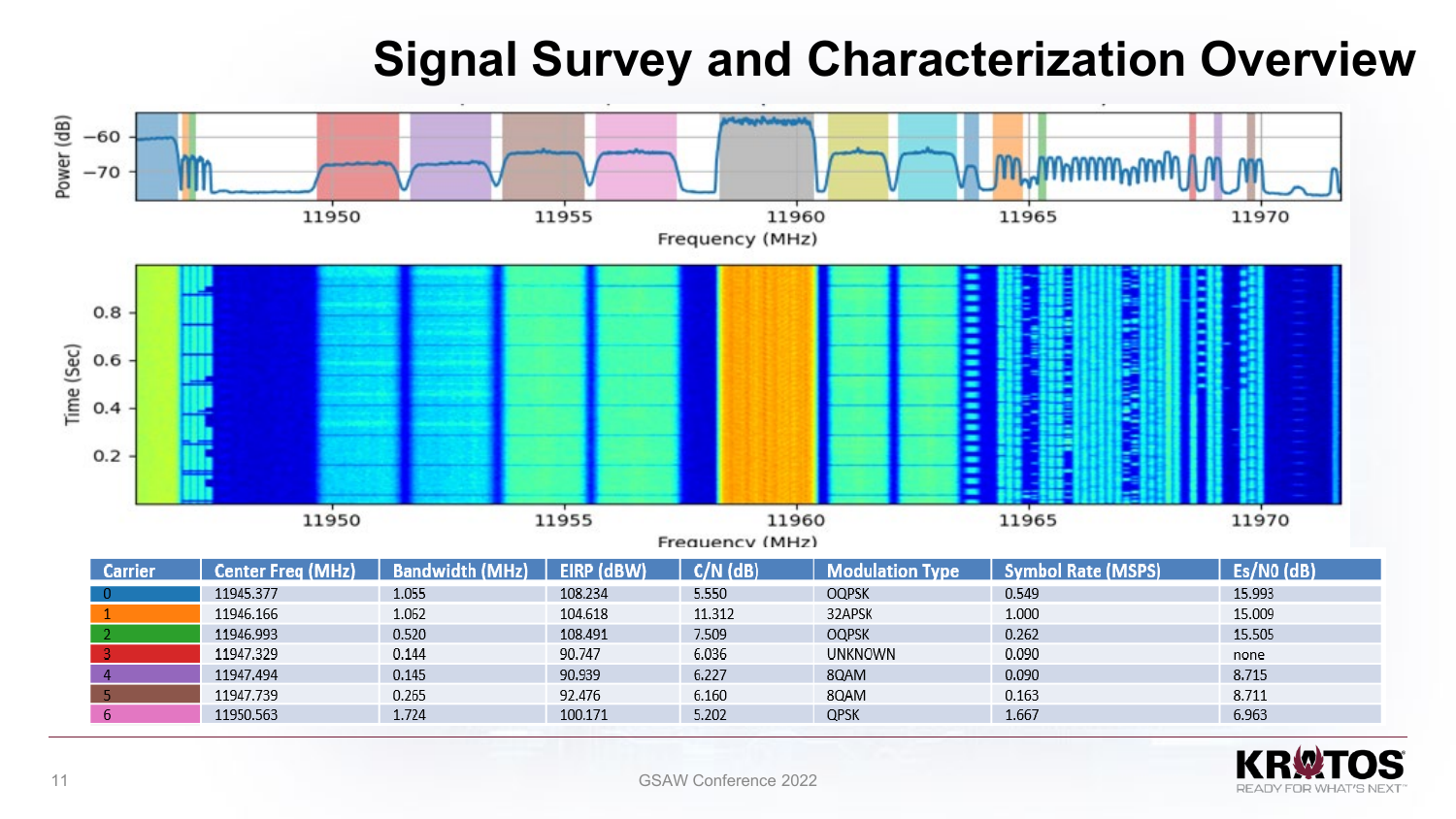## **Geolocation Overview**